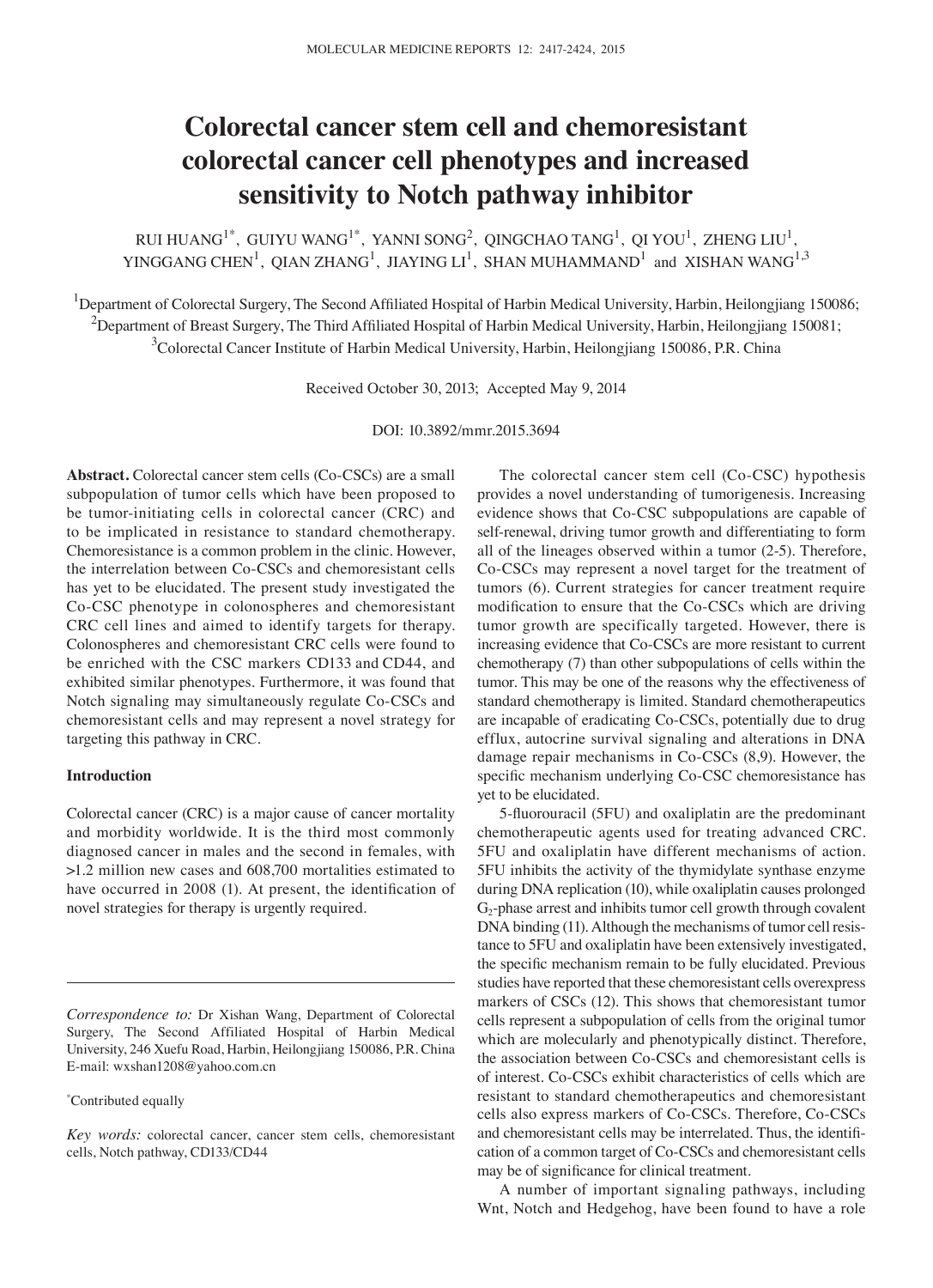in regulating the self-renewal of CSCs in the hematopoietic system, skin, nervous system and breast (13-15). However, the mechanism by which pathways, including the Notch pathway, regulate Co-CSCs and chemoresistant cells, as well as the role that Notch has in the interrelation between these two types of cells, has yet to be elucidated.

Based on the clinical significance of chemoresistance and the ineffectiveness of chemotherapy in eliminating Co-CSCs, the present study aimed to investigate the interrelation between Co-CSCs and chemoresistant cells. Molecular and phenotypic alterations were investigated in Co-CSCs and chemoresistant cells *in vitro*, as well as using a mouse model system *in vivo*. Notch pathway activation was also detected in the Co-CSCs and chemoresistant cell lines and was targeted using xenograft models. The present study has two clinical implications associated with the interrelation between Co-CSCs and chemoresistant cells. The first is that it translates the theory of CSCs into clinical practice and shows that similar mechanisms may act in Co-CSCs and chemoresistant cells. The second is that it shows that Notch signaling simultaneously regulates Co‑CSCs and chemoresistant cells and identifies a novel mechanism of targeting the Notch signaling pathway in CRC. Of note, the altered Notch activity observed in the present study may partially explain the chemoresistance in Co-CSCs and chemoresistant cells.

#### **Materials and methods**

*Cell lines and culture.* The HCT116 human CRC cell line was obtained from the Colorectal Cancer Institute of Harbin Medical University (Harbin, China). Colonospheres were cultured as described previously (16). In brief, using a limited dilution method, 1-3 cells were seeded on a 96-well ultralow-attachment plate (Corning Life Sciences, Corning, NY, USA) with Dulbecco's modified Eagle's medium (DMEM)/F12 medium containing B27 supplement (Invitrogen Life Technologies, Carlsbad, CA, USA), 20 ng/ml basic fibroblast growth factor and 20 ng/ml epidermal growth factor, which served as the stem cell medium (SCM) for the experiments. Under these culture conditions, Co-CSCs, but not differentiated cancer cells, are able to survive and proliferate (17-19). The number of surviving cells in each well of the 96-well plate was then observed and one cell well was selected and marked. After seven days, the cells were observed and the death cell well was removed and SCM was added to the survival cell well. After 10-14 days, the well in which colonospheres grew was marked and colonospheres were supplemented with SCM every three days until the colonospheres were able to be passaged.

An oxaliplatin-resistant cell line (HCT116/OxR) and 5FU-resistant cell line (HCT116/5FU-R) were developed as previously described (20,21). The resistant cells and parental cells were grown in DMEM containing 10% fetal bovine serum (FBS; Sigma-Aldrich, St. Louis, MO, USA) and 1% antibiotic solution (Mediatech Inc., Herndon, VA, USA) at 37°C in a humidified incubator containing 5%  $CO<sub>2</sub>$ .

*Drugs and antibodies.* Oxaliplatin and 5FU were purchased from the Colorectal Cancer Institute of Harbin Medical University. The γ-secretase inhibitor *N*-[*N*‑(3,5‑difluoroph enacetyl)-l-alanyl]-*S*-phenylglycine *t*-butyl ester (DAPT)

was purchased from Sigma-Aldrich and was used to inhibit Notch signaling *in vitro* and *in vivo*. The antibodies used for flow cytometry, immunohistochemistry (IHC), immunofluorescence and western blot analysis were as follows: Rabbit anti-cluster of differentiation (CD) 133, rabbit anti-Notch1 (Cell Signaling Technology, Inc., Beverly, MA, USA), rabbit anti-β-actin (Sigma-Aldrich), mouse anti-CD44 (Abcam PLC, Cambridge, UK), allophycocyanin (APC)-conjugated anti-CD133, APC-conjugated mouse-immunoglobulin G (IgG) 1 (Miltenyi Biotec, Bergisch Gladbach, Germany), phycoerythrin (PE)-conjugated anti-CD44, PE-conjugated mouse-IgG2b (Becton, Dickinson and Company, Franklin Lakes, NJ, USA), rabbit anti-hairy and enhancer of split-1 (HES‑1; Santa Cruz Biotechnology, Inc., Santa Cruz, CA, USA) and mouse anti-Ki67 (Dako, Ely, UK).

*Proliferation and chemosensitivity.* Cell proliferation and drug sensitivity were assessed using a Cell Counting Kit-8 (CCK-8) assay as described previously (22). In brief, the cell lines were seeded at a density of 5,000 cells/well in 96-well plates in 100  $\mu$ l media with or without 5FU, oxaliplatin or DAPT. At each time-point  $(0, 24, 48$  and  $72$  h),  $10 \mu$ l CCK-8 solution was added to each well and incubated for a further 2 h. The absorbance was read at 450 nm using a standard microplate reader.

*Colonosphere assay.* Each cell line was trypsinized and quantified by plating a single cell in each well of a low‑attachment 96-well plate and counted under a microscope, assessing the rate of colonospheres. The colonospheres were cultured using the aformentioned process.

*Clonogenic assay.* Clonogenic assays were performed to determine the proliferative capacity of the colonospheres and the chemoresistant cells. A total of 500 cells/well were seeded on a six‑well plate and incubated for 14 days at 37˚C in 5% CO<sub>2</sub>. Following incubation, the colonies were formalin-fixed and stained with hematoxylin. Colonies which were  $>50 \mu m$ were counted under a light microscope (CKX31; Olympus, Tokyo, Japan) and compared with the parental cells.

*Western blot analysis.* Cell lysates were subjected to SDS-PAGE and blotted onto Immobilon®-P polyvinylidene difluoride membranes (Millipore Corporation, Billerica, MA, USA). Specific proteins were detected using an enhanced chemiluminescence system (GE Healthcare, Little Chalfont, UK). Membranes were probed with the aforementioned antibodies.

*Flow cytometry.* Single cells were prepared for the analysis of cell surface markers by digesting with pancreatin. Cells were then detached from the plates through incubation with enzyme-free cell dissociation buffer (Invitrogen Life Technologies). Cells were then washed with 10 mmol/l cold phosphate-buffered saline (PBS) and resuspended in 1X binding buffer (BD Biosciences, San Jose, CA, USA) at a concentration of  $1x10^6$  cells/ml. Cells were subjected to direct immunofluorescence staining using APC‑conjugated anti-CD133 and PE-conjugated anti-CD44 antibodies followed by flow cytometric analysis. Samples were analyzed using a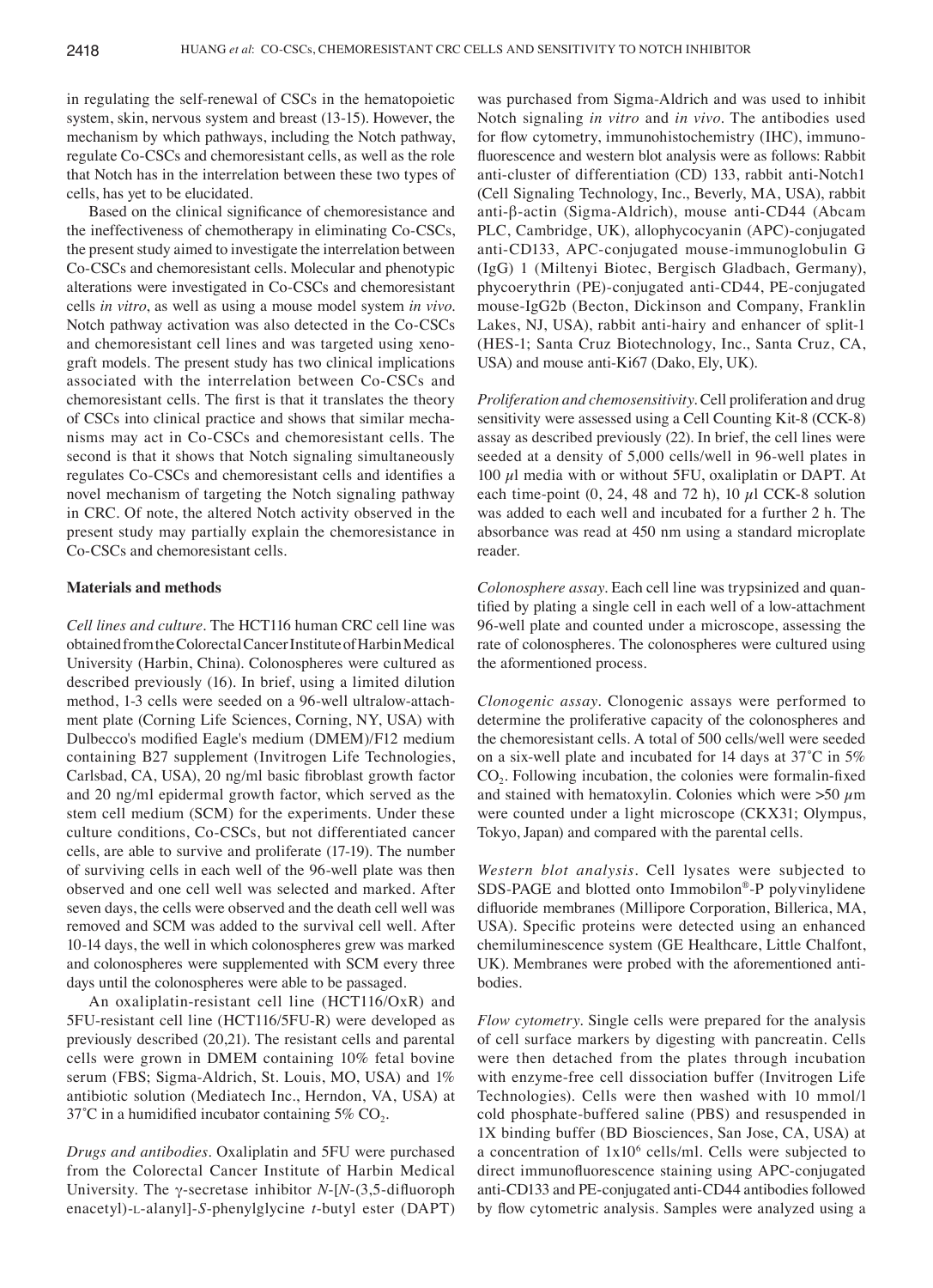NucleoCounter® NC-3000 analyzer (ChemoMetec, Lillerød, Denmark). The experiments were repeated at least three times.

*In vivo assay and Notch pathway inhibition.* Male nude mice, aged four weeks, were purchased from the Shanghai Laboratory Animal Center (Shanghai, China). All animal experiments were approved by the Institutional Animal Care and Use Committee of Harbin Medical University. Equal numbers of cells  $(1x10<sup>6</sup>)$  from colonospheres and chemoresistant cell lines were suspended in  $100 \mu$ l PBS and injected subcutaneously into the flank of each mouse (six mice per group). When the tumors reached  $\sim$ 100 mm<sup>3</sup>, mice were subjected to intraperitoneal injection with 200  $\mu$ g DAPT twice per week. Tumor growth was observed and recorded over 10 weeks. When the tumors in the control group exceeded 1.5 cm in diameter, the animals were euthanized and the tumors were weighed and measured. Tumor volume was calculated using the following formula:  $(\text{length})/2x(\text{width})^2$ . Tumors were then paraffin-embedded, sectioned and stained with hematoxylin and eosin (H&E) for histological analysis. IHC and apoptotic analysis were also performed. Data are shown from representative experiments.

*Immunohistochemistry and immunofluorescent analysis.* IHC was performed on  $4-\mu m$  sections which were prepared using the paraffin-embedded tissues. Following standard procedures, tissues were deparaffinized using xylene, hydrated in graded alcohol and pretreated for antigen retrieval in Tris/ethylene diaminetetracetic acid buffer for 5 min in a 100˚C steamer. Slides were then H&E stained in order to assess morphology or incubated with anti-Ki67 antibodies to visualize the proliferative nuclei. All sections were developed using 3,3'-diaminobenzidine and counterstained with hematoxylin (Invitrogen Life Technologies). Apoptotic cells within the tissue were detected using the terminal deoxynucleotidyltransferase-mediated dUTP nick-end labeling (TUNEL) assay. An Apoptag *in situ* apoptosis detection kit (Roche Diagnostics, Mannheim, Germany) was used for TUNEL staining according to the manufacturer's instructions for paraffin-embedded tissues. Immunohistochemical staining and fluorescence were analyzed using a Zeiss Axioskop microscope (Carl Zeiss AG, Oberkochen, Germany) and apoptosis was expressed as the percentage of TUNEL positive cells.

*Statistical analysis.* All data are presented as the mean ± standard error of three independent experiments, each performed in triplicate. Data were analyzed using the Student's t-test. Analysis of variance was performed for multiple comparisons. P<0.05 was considered to indicate a statistically significant difference. SPSS 17.0 statistical software (SPSS, Inc., Chicago, IL, USA) was used for the analyses.

## **Results**

*Expression of CSC markers in the colonospheres and chemoresistant cells.* CRC has been proposed to arise specifically in stem cell populations at the base of colonic crypts. Markers used for the identification of Co‑CSCs include CD44, CD133, CD24, CD29, leucine-rich repeat-containing G-protein coupled receptor 5 and doublecortin-like kinase 1 (23). Among these markers, CD44 and CD133 have been widely used for the identification of CSCs in CRC. The CSC population has been reported to be capable of self-renewal and generating tumors resembling the primary tumor. Moreover, CSCs have been found to be capable of growth in serum-free medium and the formation colonospheres. In the present study, the expression profiles of HCT116 human CRC colonospheres and cells resistant to 5FU or oxaliplatin (HCT116/5FU-R or HCT116/OxR, respectively) were assessed using western blot analysis and flow cytometry. Compared with the parental HCT116 cells, CD133 and CD44 expression were observed to be significantly higher in the colonospheres, HCT116/5FU-R and HCT116/OxR cells (Fig. 1A). The number of cells expressing CD133 and CD44 was also found to be significantly higher in the colonospheres and chemoresistant cells compared with the parental cells (Fig.1B), with only 2% of the parental cells expressing CD133 and 48% expressing CD44, while between 33 and 65% of the three cell types expressed CD133, and between 84 and 93% of the three cell types expressed CD44. Following CD133 and CD44 labeling, flow cytometric analysis revealed a 4.8‑fold enrichment of CD133<sup>+</sup>/CD44<sup>+</sup> cells in the HCT116/5FU-R cell line, a 22-fold enrichment of CD133+/CD44+ cells in the oxaliplatin-resistant cell line and a 24.7-fold enrichment of CD133+ /CD44+ cells in the colonospheres compared with the parental HCT116 cells (Fig. 1C).

*Cell phenotype in the colonospheres and chemoresistant cells. In vitro* proliferation was assessed through plating an equal number of cells from each cell line and using a CCK-8 assay as an index of cell number. The proliferation rates of the colonospheres, 5FU- and oxaliplatin-resistant cells were found to be significantly lower than those of the parental cells (52‑72%; P<0.05; Fig. 2A). The CCK‑8 assay was also used to analyze cell sensitivity to chemotherapeutic agents. Colonospheres, 5FU- and oxaliplatin-resistant cells were exposed to clinically relevant doses of 5FU and oxaliplatin. The number of cells remaining after 72 h was then assessed. Parental cells were found to be sensitive to oxaliplatin and 5FU, with only 34 and 21% of the cells remaining viable following exposure to oxaliplatin and 5FU, respectively (Fig. 2B). 5FU-resistant cells were observed to be resistant to 5FU; however, these cells were also resistant to oxaliplatin, with 77% of the cells remaining after 72 h of exposure. Similarly, oxaliplatin-resistant cells were found to be resistant to oxaliplatin, but also exhibited cross-resistance to 5FU. Colonospheres were resistant to oxaliplatin and 5FU, with 79-87% of the cells remaining viable after 72 h of exposure.

CSCs have the capacity to form colonies, also known as spheres, in the absence of serum and without attachment to culture plates. In the present study, the capacity of colonospheres and chemoresistant cell lines to grow colonospheres under serum-free conditions was analyzed. Cell lines were trypsinized and quantified by plating a single cell in each well of a low-attachment 96-well plate and assessing the capacity of the cells to form colonospheres. In the colonosphere cells, the rate of secondary sphere generation was higher than that in the HCT116/5FU-R and HCT116/OxR cells. However, compared with the parental cells, an increased number of colonospheres was found in the three cell types (P<0.05; Fig. 2C). The clonogenic assay revealed that the three types of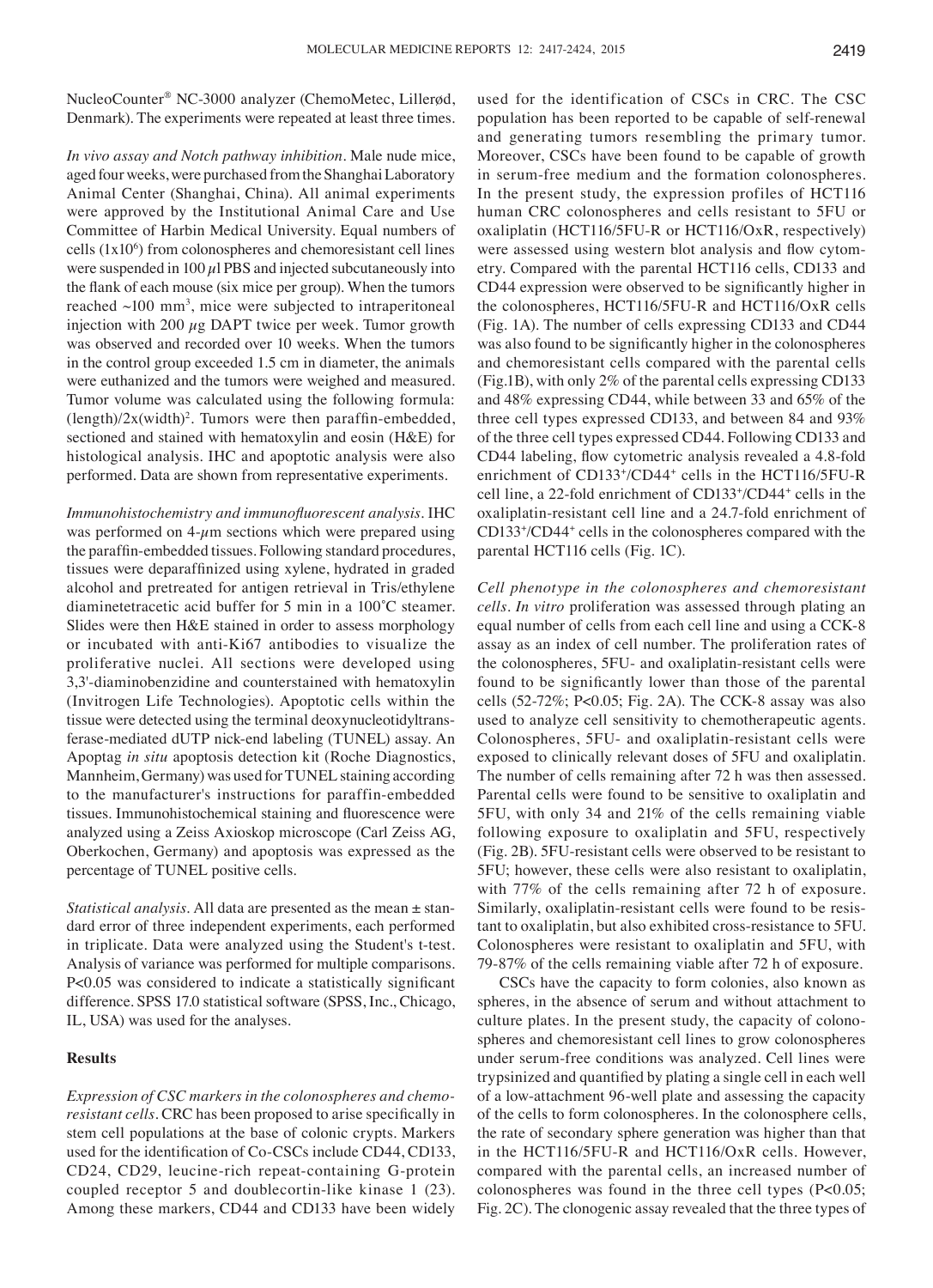

Figure 1. Colonospheres and chemoresistant cell lines are enriched with Co-CSC markers. (A) Western blot analysis revealed that expression of the Co-CSC markers CD133 and CD44 was higher in the colonospheres and HCT116/5FU-R and HCT116/OxR chemoresistant cells compared with the parental HCT116 human CRC cells. β-actin was used as a loading control. (B) Flow cytometric analysis revealed that the colonospheres and chemoresistant cell lines were enriched with cells expressing CD133 and CD44 compared with the parental cell line. A total of 33% of the HCT116/5FU-R cells, 47% of the HCT116/OxR cells and 65% of the HCT116/colonosphere cells expressed CD133 compared with 2% of the parental HCT116 cells. Similarly, 84% of the HCT116/5FU-R cells, 93% of the chemoresistant cells and 92% of the HCT116/colonosphere cells expressed CD44 compared with 48% of the parental cells. Cytometric analysis plots using isotype control antibodies were used as staining controls. (C) CD44 and CD133 labelling and flow cytometric analysis revealed a 4.8–, 22- and 24.7-fold enrichment of double-positive cells in the HCT116/5FU-R, HCT116/OxR and colonosphere cells compared with the parental HCT116 cell line. SCC, side scatter; Co‑CSC, colorectal cancer stem cell; CD, cluster of differentiation; 5‑FU, 5‑fluorouracil; R, resistant; Ox, oxaliplatin.

cells exhibited an increased colonosphere formation capacity after 14 days of culture (Fig. 2D).

*Notch pathway in colonospheres and chemoresistant cells.*  Western blot analysis was used to assess constitutive signaling in the parental, colonosphere and chemoresistant cell lines, with a focus on targets for which agents that inhibited target function were readily available. Several signaling pathways were investigated, but the most marked alterations were observed in the Notch signaling pathway, thus the present study focused on Notch signaling. Notch1 levels were found to be higher in the colonospheres and chemoresistant cell lines compared with the parental cells (Fig. 3A). Furthermore, the levels of hairy and enhancer of split 1 (Hes1) were also observed to be increased in the colonospheres and chemoresistant cell lines compared with the parental cells.

DAPT, a γ-secretase inhibitor, was used to determine the dependence of the cells on Notch signaling for survival. The CCK-8 assay revealed that DAPT treatment caused a minor decrease (12%) in cell number in the parental cells, but a significantly greater reduction in cell number in the colonospheres and chemoresistant cells compared with the parental cells (42% for HCT116/5FU-R, 48% for HCT116/OxR and 51% for HCT116/colonospheres; all P<0.05; Fig. 3B).

*Effect of Notch pathway inhibition on in vivo tumor growth.*  Colonospheres and chemoresistant cells were injected subcutaneously in the flanks of the nude mice and tumor growth was assessed during biweekly treatment with DAPT or dimethyl sulfoxide (DMSO). After ~four weeks, at which point the maximum tumor size was  $\sim 1.5$  cm<sup>3</sup>, the tumors were harvested and analyzed. The tumors derived from the colonospheres, parental and chemoresistant cells which were treated with DAPT were found to be significantly smaller than those treated with DMSO (control). However, the tumors derived from the colonospheres and chemoresistant cells exhibited significantly greater DAPT-induced growth inhibition compared with the parental cells. The 5FU-resistant and oxaliplatin-resistant cells showed 52 and 67% growth inhibition, respectively, while growth of the colonosphere cells was inhibited by 71% compared with the parental cells (21%; P<0.05; Fig. 4A).

Analysis of the proliferation marker Ki67 using tumor section staining revealed that DAPT caused a decrease in the number of proliferating cells in all of the tumors compared with those treated with DMSO. Similar to tumor growth inhibition, the inhibition of Notch signaling had a greater effect on the tumors derived from the colonospheres and chemoresistant cells than on the tumors derived from the parental cells; however, this difference was not found to be statistically significant. TUNEL staining was used to analyze apoptosis in the xenografts. Quantification of TUNEL staining showed that DAPT treatment caused significantly more apoptosis in the tumors derived from the colonospheres and chemoresistant cells compared with those derived from the HCT116 cells (P<0.05). Specifically, upon Notch signaling inhibition, HCT116 tumors showed a 2.1-fold increase in apoptotic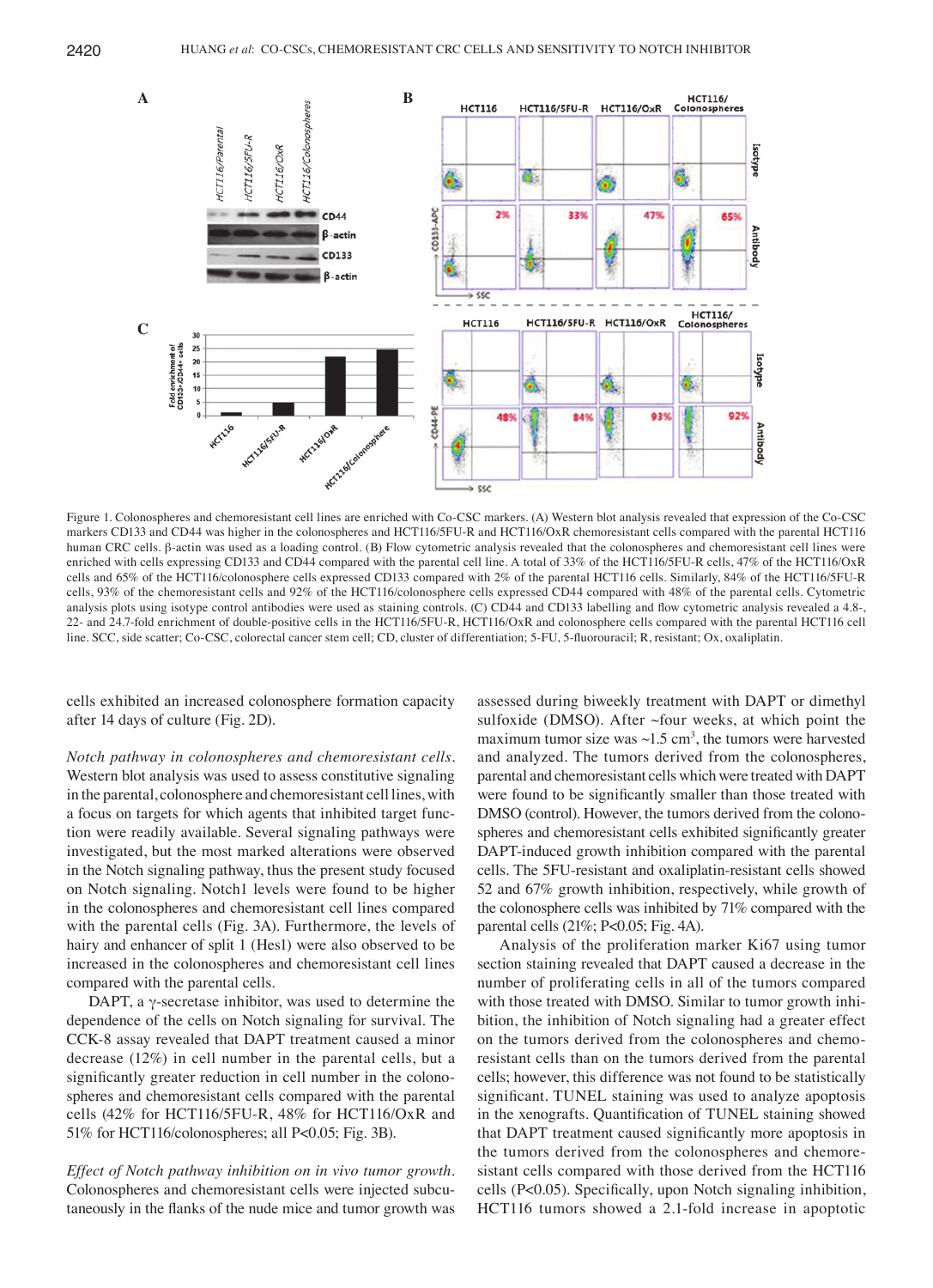

Figure 2. Colonospheres and chemoresistant cell exhibit a cancer stem cell phenotype. (A) Colonospheres and chemoresistant cells proliferated at a significantly slower rate than parental cells, detected using the Cell Counting Kit‑8 assay. (B) Parental cells were sensitive to 5FU and Ox following exposure for 72 h, with only 34 and 21% of cells remaining, respectively, compared with the untreated cells. By contrast, HCT116/5FU-R cells were resistant to 5FU; however, they also exhibited increased resistance to Ox compared with the parental cells. Similarly, HCT116/Ox-R cells were resistant to Ox, as well as 5FU. Colonosphere cells were also resistant to Ox and 5-FU. (C) Cells were plated in an ultralow-attachment 96-well plate in the absence of serum and after 14 days, the rate of viable sphere‑forming cells was assessed. The colonosphere formation rate was significantly increased in the colonospheres and chemoresistant cells compared with the parental cells. (D) Clonogenic assay revealed that the number of colonies larger than 50  $\mu$ m in diameter which were formed under standard growth conditions was significantly higher in the colonospheres and chemoresistant compared with the parental HCT116 cells. Data are presented as the mean ± standard error. \* P<0.05 vs. HCT116 cells. OD, optical density, 5‑FU, 5‑fluorouracil; Ox, oxaliplatin; R, resistant.

nuclei compared with 5.4-, 5.9- and 5.7-fold increases in the HCT116/5FU-, HCT116/OxR- and colonosphere-derived tumors, respectively (all P<0.05; Fig. 4B). Representative images from the analyzed tumor sections and the subcutaneous tumors are shown in Fig. 5.

# **Discussion**

CRC is the second leading cause of cancer-associated mortality worldwide. Despite recent therapeutic regimens which have markedly increased survival in CRC, almost all CRC tumors

become chemoresistant (24). Thus, it is necessary to understand the mechanisms of resistance in order to improve current treatment protocols in CRC.

The eradication of drug-resistant Co-CSCs is an important area of investigation (25). Numerous studies have used fluorescence-activated cell sorting (FACS) in order to identify and isolate CSCs. In the present study, FACS was not performed on CSCs as no reliable surface markers are available for identifying Co-CSCs. However, CSCs have the capacity to form colonies, also know as spheres, when cultured in the absence of serum. Therefore, colonosphere formation was used to investigate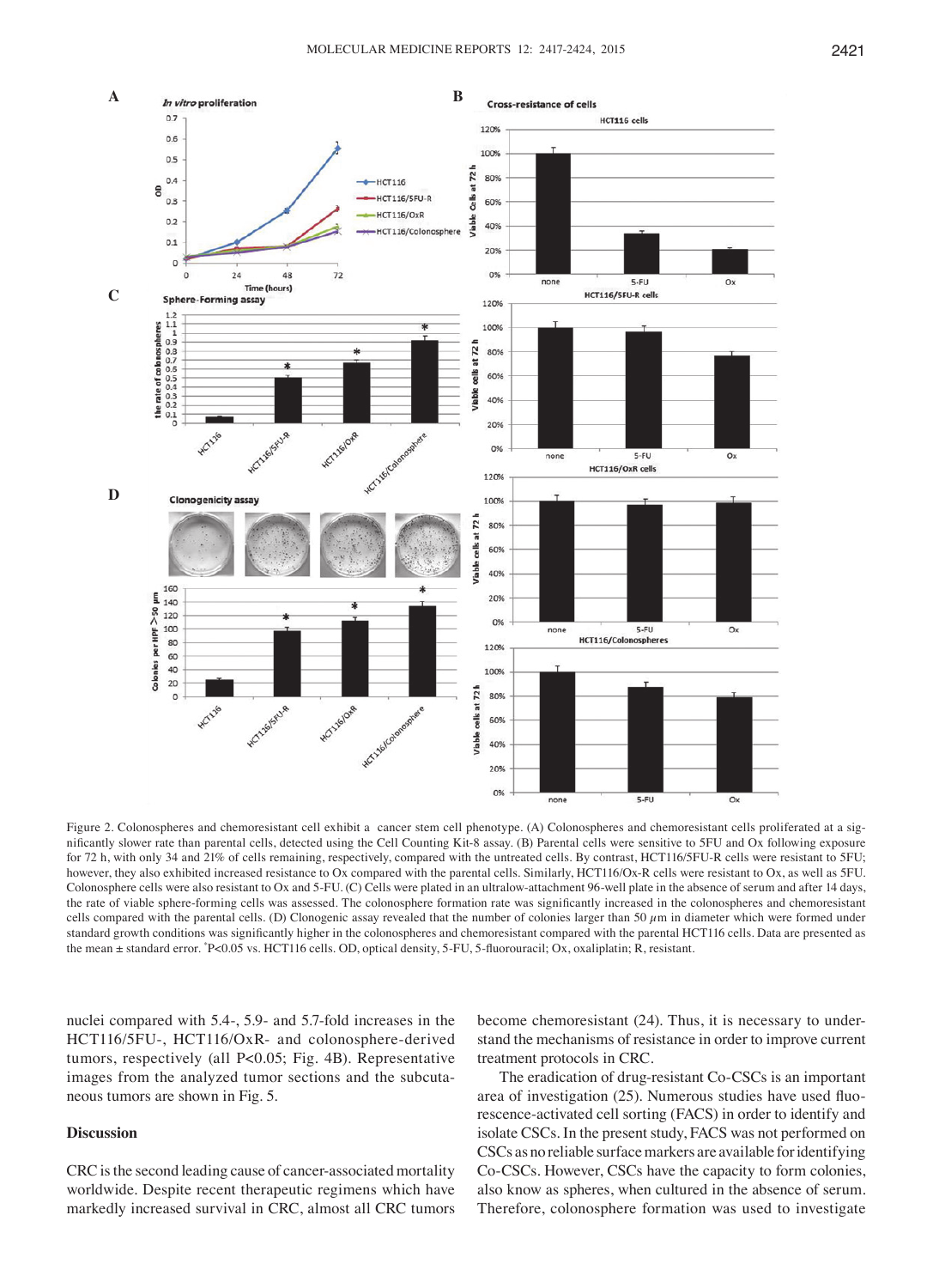

Figure 3. Effect of Notch pathway inhibition on colonospheres and chemoresistant cells. (A) Analysis of whole-cell lysates from parental HCT116 cells, chemoresistant HCT116/5FU-R and HCT116/Ox-R cells and colonosphere cells revealed an increase in Notch1 and Hes1 in the chemoresistant and colonosphere cells compared with the parental cells. (B) Cells were treated with DMSO (control) or a Notch pathway inhibitor DAPT and the cell number was assessed. Upon DAPT treatment, the cell number was significantly decreased in the chemoresistant and colonosphere cells (42-51%) compared with the HCT116 cells (12%). \* P<0.05 vs. HCT116 cells. 5‑FU, 5‑fluorouracil; R, resistant; Ox, oxaliplatin; DAPT, *N*-[*N*‑(3,5‑difluorophenacetyl)‑l-alanyl]-*S*-phen ylglycine *t*‑butyl ester; DMSO, dimethyl sulfoxide; Hes, hairy and enhancer of split.

the characteristics of Co-CSCs (26). Chemoresistance is an important feature of Co-CSCs, thus the present study aimed to investigate the interrelation between Co-CSCs and chemoresistant cells. The present study focused on colonospheres and two chemoresistant cell lines and identified certain common features. Colonospheres and chemoresistant cells were found to be significantly enriched in the CSC markers CD133 and CD44 (27). This finding suggested that colonospheres may be abundant in Co-CSCs. Furthermore, the chemoresistance imparted in the two chemoresistant cell lines may be due to the acquisition of CSC phenotypes in these cell lines. Thus, in the present study, to further investigate the characteristics of Co-CSCs, colonospheres were cultured in serum-free media and chemoresistant cell lines were developed.

Colonospheres and chemoresistant cells were also found to be more quiescent *in vitro*, with decreased cell proliferation compared with the parental cells. However, a clonogenic assay revealed that colonospheres and chemoresistant cells had an increased capacity to form colonies and spheres in specialized serum-free media, characteristics which are consistent with the CSC phenotype (5). Furthermore, lysates obtained from cell line-derived colonospheres were observed to have increased resistance to 5FU and oxaliplatin as compared with the adherent parental cells. Oxaliplatin-resistant cells and 5FU-resistant cells also exhibited cross-resistance to 5FU and oxaliplatin,



Figure 4. Effect of Notch pathway inhibition on *in vivo* tumor growth, proliferation and apoptosis. Mice were subcutaneously injected with 1x106 HCT116, HCT116/5FU-R, HCT116/OxR or HCT116/colonosphere cells and treated with DMSO (control) or DAPT twice weekly. Final tumor masses were measured and compared between mice bearing tumors from each cell line. (A) In the DAPT-treated mice, the HCT116/5FU-R-, HCT116/OxR- and HCT116/colonosphere-derived tumors showed significantly greater growth inhibition than the HCT116-derived tumors. (B) In the DAPT-treated mice, TUNEL staining revealed significantly greater apoptosis in the HCT116/5FU-R-, HCT116/OxR- and HCT116/colonospheres-derived tumors than in tumors derived from the HCT116 cells. Data are presented as the mean ± standard error. \* P<0.05 vs. HCT116 cells. 5‑FU, 5‑fluorouracil; R, resistant; Ox, oxaliplatin; DAPT, *N*-[*N*‑(3,5‑difluorophenacetyl)‑l-alanyl]-*S* -phenylglycine *t*‑butyl ester; DMSO, dimethyl sulfoxide; TUNEL, terminal deoxynucleotidyltransferase-mediated dUTP nick-end labeling.

respectively. This suggested that colonospheres and chemoresistant cells activated general resistance pathways leading to multi-drug resistance. Colonospheres and chemoresistant cells were also found to be enriched in CSC markers and properties, consistent with the CSC phenotype. It is most likely that the process of developing colonospheres and chemoresistant cell lines involved increasing the expression of such CSC markers, rather than enriching the population of cells which already expressed these markers. Assessing this hypothesis may be difficult; however, previous studies have shown that the tumor microenvironment, including soluble factors and hypoxia, may affect colonosphere characteristics (28,29). However, little is known about the pathway involved in the expression of CSC markers in Co-CSCs and chemoresistant cells and further investigations into the mechanism of resistance and increased marker expression are required.

Therefore, the present study aimed to investigate the pathways involved in CSCs and chemoresistant cells and aimed to identify potential targets in the colonospheres and chemoresistant cells which would allow specific targeting of these cells with optimal agents. One such pathway was the Notch signaling pathway, which is involved in CRC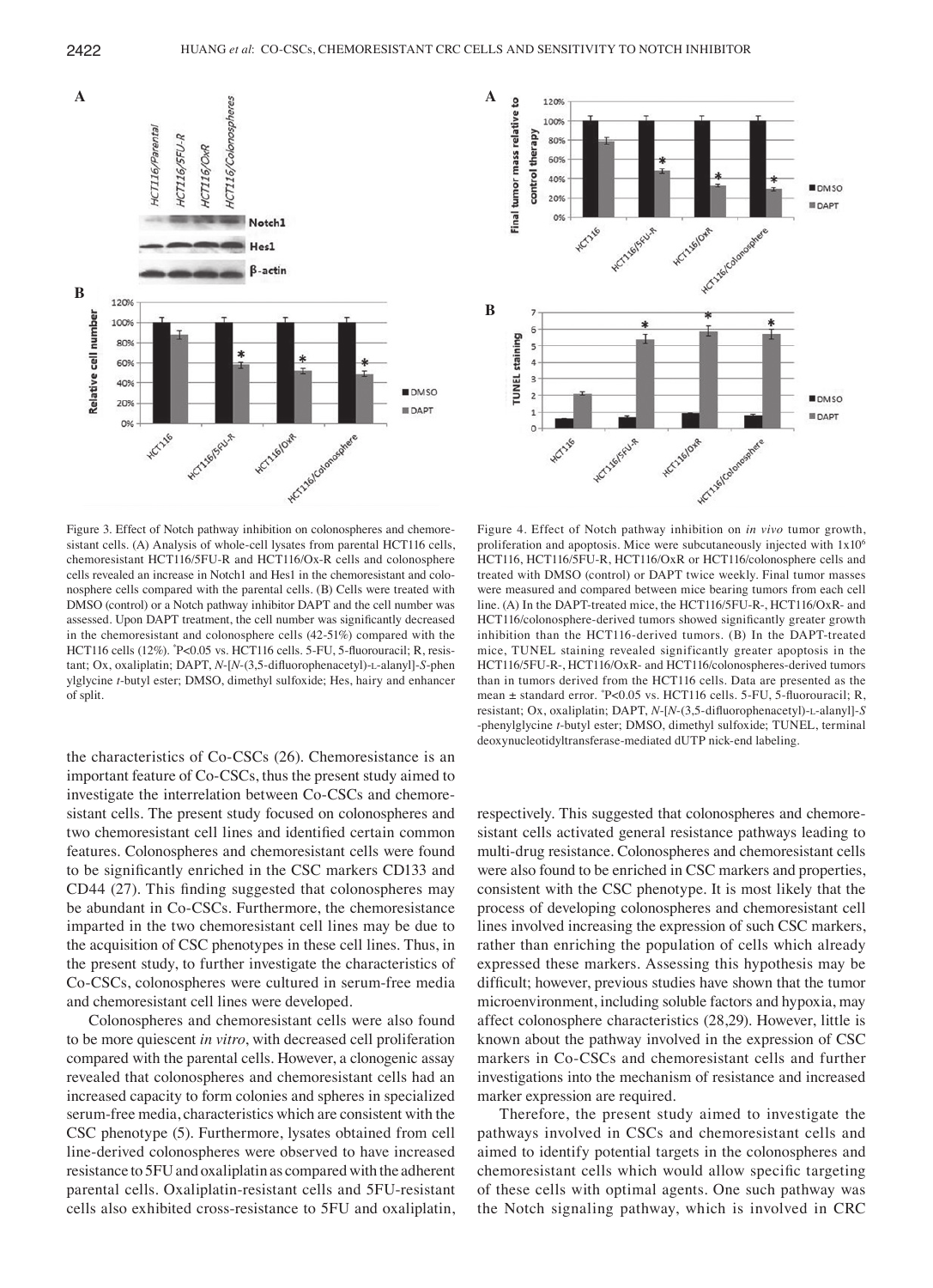

Figure 5. Effect of Notch pathway inhibition on *in vivo* tumor characteristics. Immunohistochemical analysis of tumors was performed and multiple tumor fields were analyzed per group. Representative images of all groups and treatments are presented (magnification, x100). H&E staining revealed similar subcutaneous tumor morphology among all groups of tumors. Ki67 staining showed decreased cell proliferation in the tumors treated with DAPT; however, no significant differences were observed in the cell proliferation between the HCT116-, colonosphere-, HCT116/5FU-R- and HCT116/Ox-R-derived tumor sections. TUNEL staining revealed significantly increased apoptosis in response to DAPT in colonosphere‑, HCT116/5FU-R- and HCT116/Ox-R-derived tumors compared with tumors derived from HCT116 cells (P<0.05). 5‑FU, 5‑fluorouracil; R, resistant; Ox, oxaliplatin; DAPT, *N*-[*N*‑(3,5‑difluorophenacetyl)‑l-alanyl]-*S*-phenylglycine *t*-butyl ester; DMSO, dimethyl sulfoxide; TUNEL, terminal deoxynucleotidyltransferase‑mediated dUTP nick‑end labeling; H&E, hematoxylin and eosin.

progression and growth (30,31). The Notch1 gene copy number has been reported to be increased in colorectal adenocarcinomas and to be correlated with aggressive tumor behavior and poor prognosis (32-34). In the present study, constitutive Notch1 expression was observed to be higher in the colonospheres and chemoresistant cell lines compared with the parental cell lines, and most markedly increased in the colonospheres. Furthermore, the increase in Hes1 was associated with an increase in the levels of the targeted gene. In the present study, the Notch signaling pathway, particularly Notch1, was found to have a key role in colonospheres and chemoresistant cell lines, and it was hypothesized that the activation of Notch was involved in maintaining a phenotypic characteristic in the colonospheres and chemoresistant cell lines. However, the specific mechanism underlying the increase in the Notch1 expression in these cells has yet to be elucidated. The inhibition of Notch signaling *in vitro* was found to cause a decrease in cell growth, as determined by CCK-8 assay, and these effects were observed to be greater in the colonospheres and chemoresistant cell lines than in the parental cells. These findings showed that the inhibition of the Notch pathway using DAPT significantly depleted the number of colonosphere cells and chemoresistant cells, further validating the hypothesis that the activation of Notch is necessary for the maintenance of phenotypic characteristics in colonospheres and chemoresistant cell lines. *In vivo*, following DAPT treatment, the inhibition of the growth of colonosphere- and chemoresistant cell-derived tumors was found to be significantly higher than that of the parental cell‑derived tumors. This finding suggested that the Notch

signaling pathway may be important for Co-CSC maintenance and tumor resistance to standard chemotherapeutics. A previous study reported that colonic cancer cells may upregulate Notch1 as a protective mechanism in response to chemotherapy (35). Furthermore, in the present study, Notch inhibition was found to have a greater effect on the growth of colonosphere- and chemoresistant cell-derived tumors than parental cell-derived tumors *in vivo*, which was largely due to an increase in apoptosis. It is unlikely that colonospheres and chemoresistant cells acquired common molecular alterations to resist certain agents. However, the present study found that the colonospheres and chemoresistant cells acquired similar molecular and phenotypic alterations when cultured in serum-free media or when chronically exposed to chemotherapeutic agents. Of note, the colonospheres and chemoresistant cells also exhibited increased Notch1 and Hes1 expression, which led to these cells becoming more sensitive to the inhibition of the Notch pathway. Previous studies have suggested that targeting the Notch signaling pathway may be an effective method for targeting CSCs and chemoresistant cells (36,37). The findings of the present study suggest that inhibiting the Notch pathway using DAPT may be an effective strategy for targeting Co-CSCs and overcoming the chemoresistance of CRC cells in a clinical setting.

#### **Acknowledgements**

The authors would like to thank Qiang Li for his helpful advice.